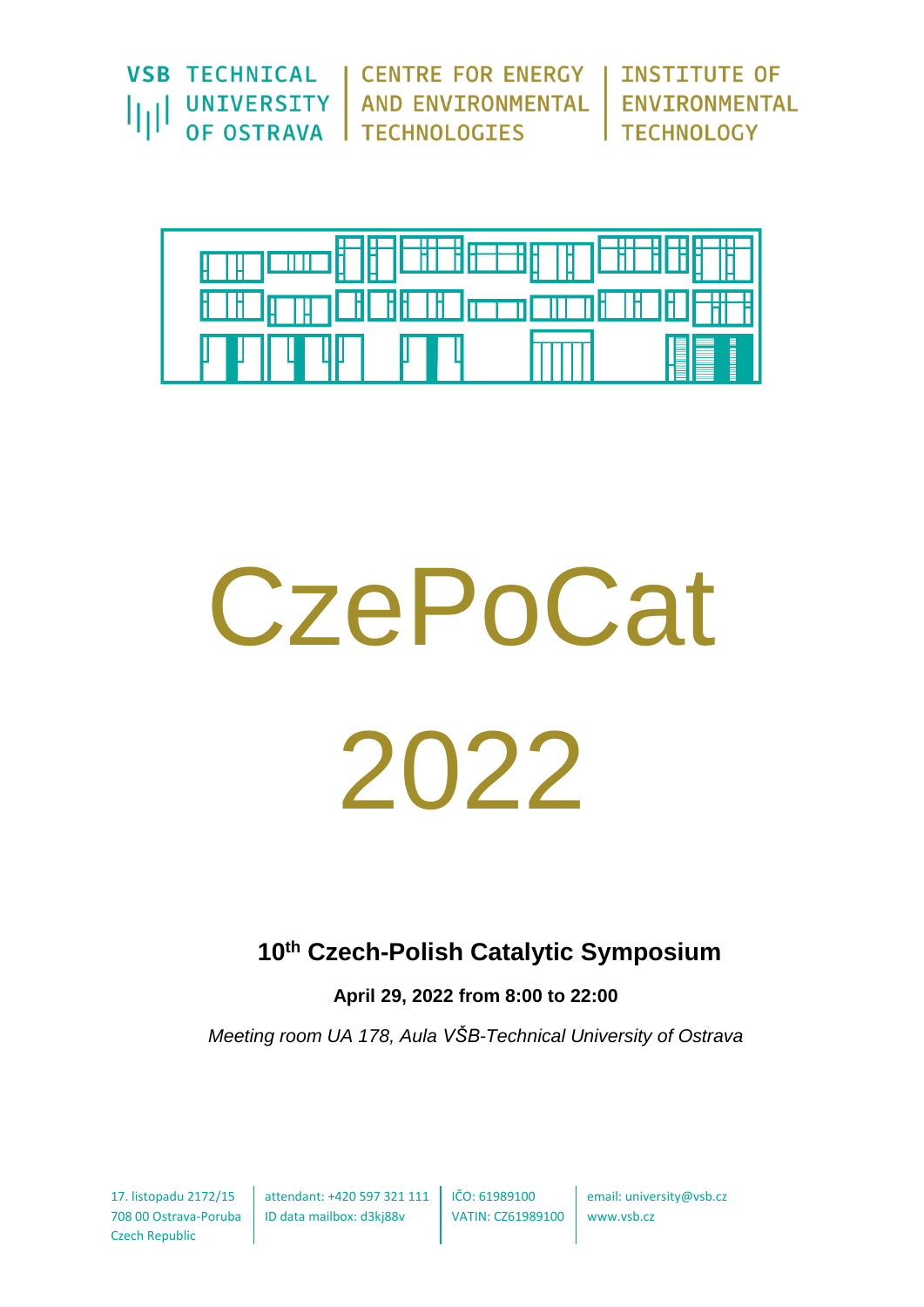#### **Program**

#### **8:00 – 8:20 – Registration**

**8:20 – 8:30 – Lucie Obalová, Jana Kukutschová** (VSB- Technical University of Ostrava) *Opening speech*

#### **1. Section**

**Chairman: Anna Srebowata** (Polish Academy of Sciences)

**9:00 – 9:15 – Aleksandra Pietraszek** (Jagiellonian University in Krakow)

Mesoporous silicas modified by TIE method as the basis of catalysts for selected environmental processes

**9:15 – 9:30 – Rudolf Ricka** (VSB- Technical University of Ostrava)

Hydrogen production from methanol-water mixture over NiO/TiO<sub>2</sub> nanorods structure photocatalysts

**9:30 – 9:45 – Tomasz Kondratowicz** (University of Pardubice)

Controlled silica core removal from SiO2@MgAl core-shell system as a tool to prepare well-oriented and highly active catalysts

**9:45 – 10:00 – Kasidid Yaemsunthorn** (Jagiellonian University in Krakow)

Phase-based optimization of TiO<sub>2</sub> photocatalyst and the application on selective nitro-to-amine reduction

**10:00 – 10:15 – Tereza Bílková** (VSB- Technical University of Ostrava)

Potassium surface and bulk promotion of cobalt based mixed oxides for direct NO decomposition

**10:15 – 10:30 – Jáchym Mück** (University of Pardubice)

Potential of mixed oxides with transition metal in ethanol valorisation

#### **10:30 – 10:45 – Coffee break**

#### **2. Section**

**Chairman: Lucjan Chmielarz** (Jagiellonian University in Krakow)

**10:45 – 11:00 – Emil Kowalewski** (Polish Academy of Sciences)

Catalytic hydrogenation of nitrocyclohexane as an alternative pathway for synthesis of value-added products

**11:00 – 11:15 – Martyna Przydacz** (Lodz University of Technology)

Influence of Fe addition to Ni-based catalysts for the hydrodeoxygenation of hydroxymethylfurfural to value-added molecules

**11:15 – 11:30 – Alena Kulišťáková** (VSB- Technical University of Ostrava)

Photochemical treatment (UV/O3+UV/H2O2) of waste gas emissions containing organic pollutants in pilot plant unit

**11:30 – 11:45 – Sridhar Gowrisankaran** (The Comenius University in Bratislava)

New insights into the mechanism of photocatalysis and Fenton based processes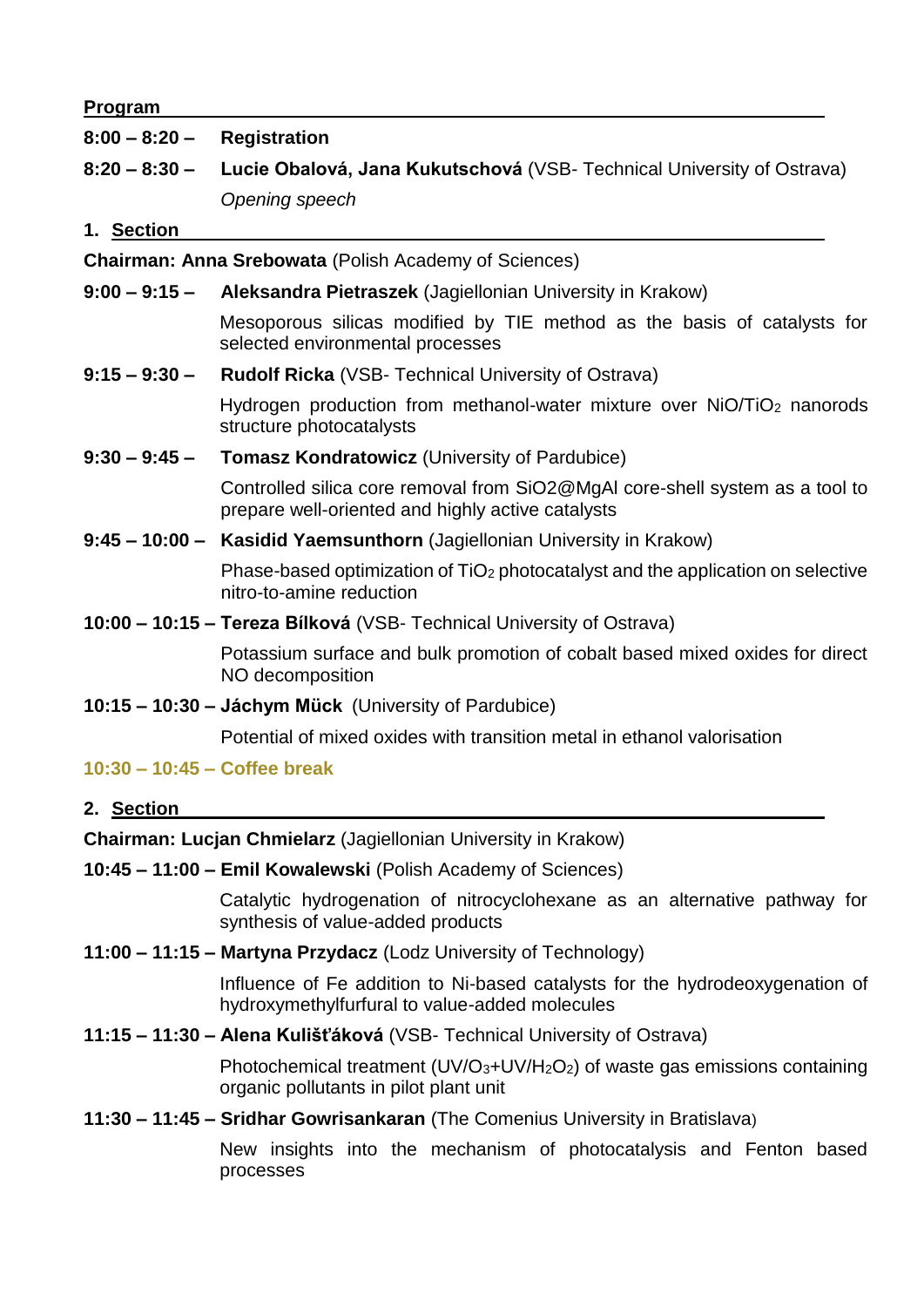**11:45 – 12:00 – Anna Jakimińska** (Jagiellonian University in Krakow)

Fluorescent probes in monitoring photocatalytic processes induced in hybrid plasmonic metal-semiconductor systems

**12:00 – 12:15 – Barbora Grycová** (VSB-Technical University of Ostrava)

LRI ENREGAT enters the 4th year of operation

# **12:15 – 13:30 – Lunch**

| 3. Section |                                                                                   |
|------------|-----------------------------------------------------------------------------------|
|            | <b>Chairman: Agnieszka Ruppert (Lodz University of Technology)</b>                |
|            | <b>13:30 – 13:45 – Magdalena Saramok</b> (LRN – New Chemical Syntheses Institute) |
|            | Removal of NO <sub>x</sub> on a Zeolite Catalyst from Nitric Acid Plant           |
|            | 13:45 - 14:00 - Viktoriia Liapun (The Comenius University in Bratislava)          |
|            | Anodic TiO <sub>2</sub> nanotubes: past accomplishments and future perspectives   |

- **14:00 – 14:15 – Kaja Spilarewicz-Stanek** (Jagiellonian University in Krakow) Investigation of the heterojunction systems for photocatalytic reduction of CO<sup>2</sup>
- **14:15 – 14:30 – Marcel Šihor** (VSB-Technical University of Ostrava) Anodization of large area Ti: versatile material for photocatalytic process
- **14:30 – 14:45 – Krystian Mróz** (Jagiellonian University in Krakow) Impact of synthesis factors on the electronic structure of Zinc Sulfide
- **14:45 – 15:00 – Aneta Smýkalová** (VSB-Technical University of Ostrava) Photocatalytic decomposition of Ofloxacin and Ampicillin using g-C3N<sup>4</sup>

## **15:00 – 15:15 – Coffee break**

## **4. Section**

- **Chairman:** . **David Kubička** (University of Chemistry and Technology)
- **15:15 – 15:30 – Bartosz Zawadzki** (Polish Academy of Sciences)

Continuous-flow hydrogenation of 2-methyl-2-pentenal using cobalt-based catalysts

**15:30 – 15:45 – Kamil Urbanek** (Jagiellonian University in Krakow)

SnFe3O<sup>4</sup> as a semiconductor CO<sup>2</sup> reduction photocatalyst

**15:45 – 16:00 – Kateřina Klemencova** (VSB-Technical University of Ostrava)

Catalytic pyrolysis of polypropylene

- **16:00 – 16:15 – Chaiyasit Phawa** (Jagiellonian University in Krakow) Matching facet pairs of anatase TiO<sub>2</sub> for photoelectrochemical water splitting reaction
- **16:15 – 16:30 – Guru Karthikeyan Thirunavukkarasu** (The Comenius University in Bratislava) 2D TiO<sup>2</sup> nanostructures: promising material for bacterial eradication
- **16:30 – 16:45 – Pavel Izák** (Institute of Chemical Process Fundamentals) Game with chiral matter
- **16:45 – 22:00 – Discussion and closing ceremony**